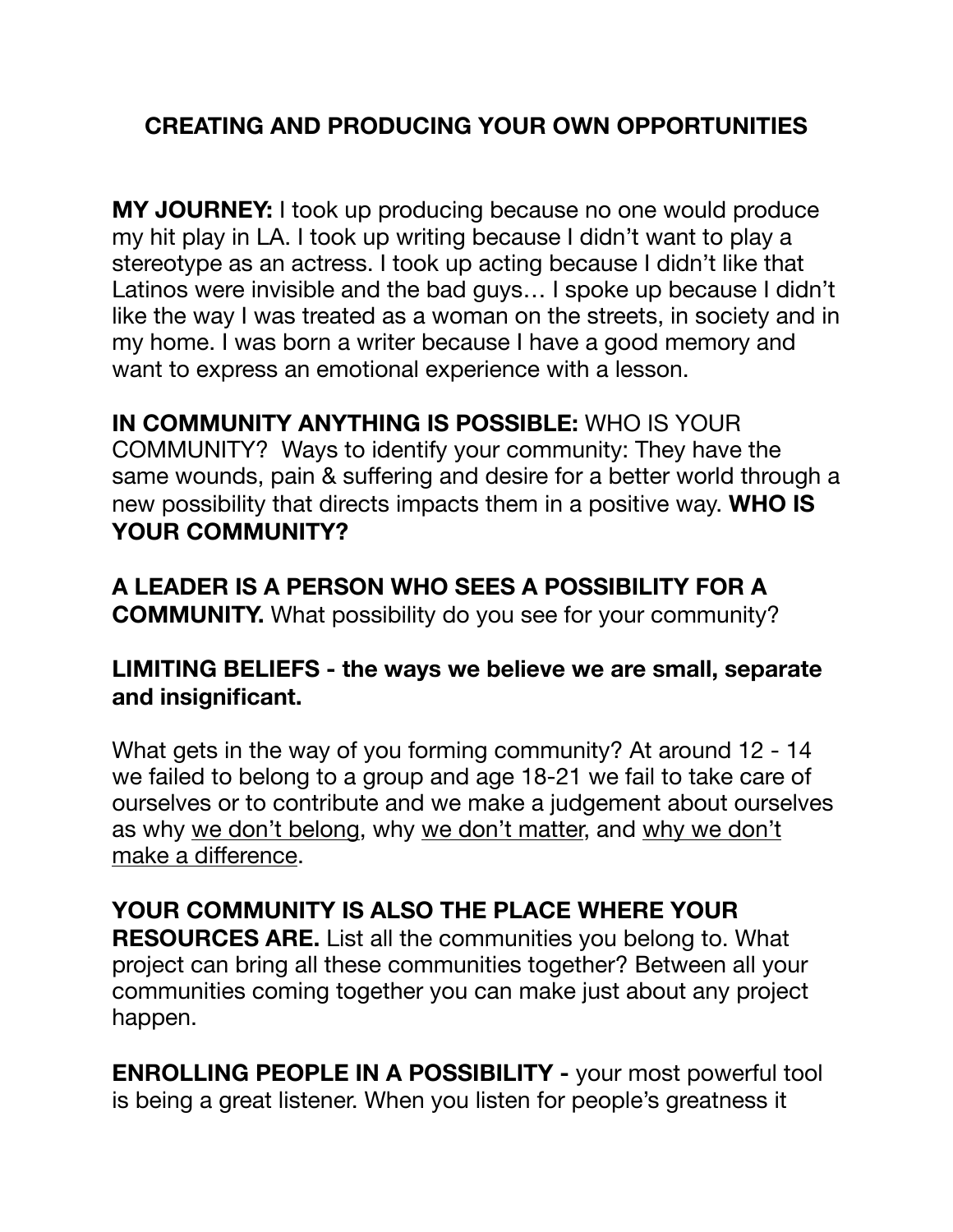shows up in people. When you listen for what people are committed to, you get them and they feel connected to you. When you are vulnerable your heart opens up and so does theirs. With open hearts anything is possible. Knowing what people are good at and what they are passionate about helps you put your team together. Everything has to get done with a team. A leader is always the person who understands who every single person is important and necessary and you provide the vision and inspiration to get a team to do what you ask because they understand how important and inspirational the work you do or the project is for others. When you create a project wherever wins or gets something you will most likely get it made. A dream/project that supports other dreams will be lifted up by everyone whose desire will help get it made.

**EVERYTHING AND EVERYONE IS CONNECTED, BUT IT'S OUR JUDGMENT THAT CREATES THE ILLUSION OF SEPARATENESS.** Many of our creative projects are about how things and people come together. We examine the judgement and wounding and trauma that made people become disconnected to themselves, others, society, nature and God. Most artistic projects, shows, and events are about how do we bring people together.

**THE VALUE OF OUR WORD** - Do what you say you are going to do and say what you'll do and do it. People take you seriously when you are in integrity and are punctual. When you can't deliver on a promise you apologize and recommit to your promise and in this way you honor people with your word. When he value our word we hold ourselves accountable. When we hold ourselves accountable we hold others accountable. The easiest way to hold people accountable is to give them deadlines with a time stamp. "I need this by this date by 5 pm." The more we are absolutely impeccable with our word the easier it is to get people to do what they say they are going to do or to release people who are not committed without conflict.

**ALWAYS ASK FOR CLARIFICATION** - when we don't know something we tend to go to shame, instead ask for clarification. Nobody is expected to know everything, we are not perfect.